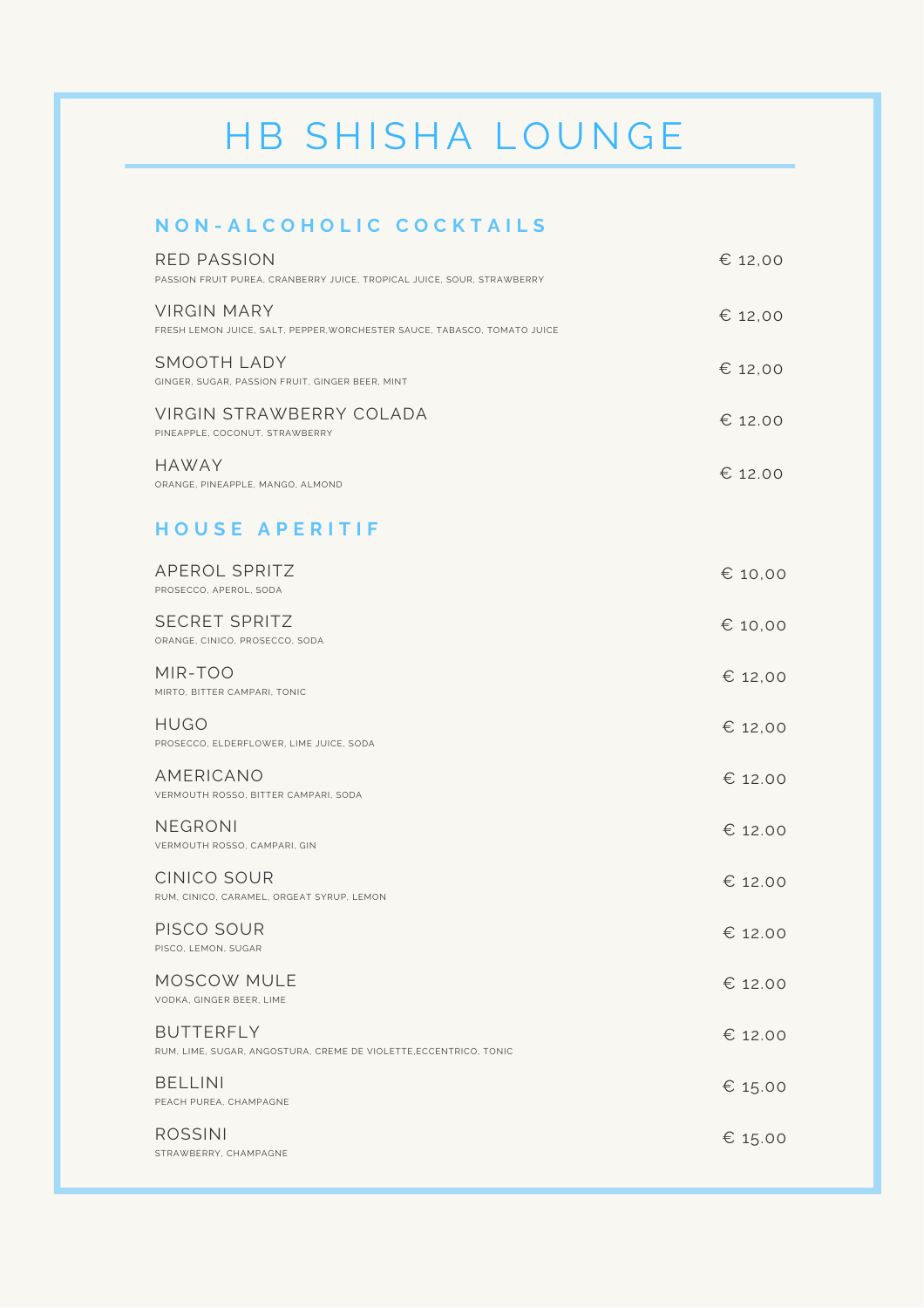### **C L A S S I C S E L E C T I O N C O C K T A I L S**

| PIMMS N°1<br>PIMM'S, GINGER ALE. CUCUMBER                                                | € 13,00 |
|------------------------------------------------------------------------------------------|---------|
| <b>GIN TONIC</b><br>GIN, TONIC                                                           | € 12,00 |
| MINT JULEP<br>SUGAR, MINT, BOURBON OR BRANDY OR RUM                                      | € 12,00 |
| <b>ESPRESSO MARTINI</b><br>ESPRESSO, KAHLUA, VODKA                                       | € 13.00 |
| <b>OLD FASHIONED</b><br>BOURBON WHISKY, SODA, SUGAR, ANGOSTURA                           | € 12.00 |
| BLOODY MARY<br>FRESH LEMON, SALT, PEPPER, WORCHESTER SAUCE, TABASCO, TOMATO JUICE, VODKA | € 14.00 |
| PINA COLADA<br>WHITE RUM, COCONUT CREAM, PINEAPPLE JUICE                                 | € 14.00 |
| PLANTER'S PUNCH<br>WHITE RUM, LIME, TRIPLE SEC, SUGAR, GRENADINE                         | € 14.00 |
| MAI THAI<br>RUM, BARLEY, LEMON, GRENADINE, TRIPLE SEC                                    | € 14.00 |

#### **S M A S H C O C K T A I L S**

| CAIPIRINHA/CAIPIROSKA<br>CANE SUGAR, FRESH LIME, CACHACA/VODKA                          | € 12.00 |
|-----------------------------------------------------------------------------------------|---------|
| FRUIT CAIPIRINHA/CAIPIROSKA<br>CANE SUGAR, FRESH LIME, CACHACA/VODKA, FRESH FRUIT       | € 12.00 |
| <b>MOJITO</b><br>CANE SUGAR, FRESH LIME, FRESH MINT, BACARDI BLANCO                     | € 12,00 |
| SPICY MOJITO<br>CANE SUGAR, FRESH LIME, FRESH MINT, GINGER BEER, GINGER, BACARDI BLANCO | € 12.00 |
| TROPICAL STORM<br>CANE SUGAR, LEMON, RUM, ECCENTRICO, TONIC                             | € 12.00 |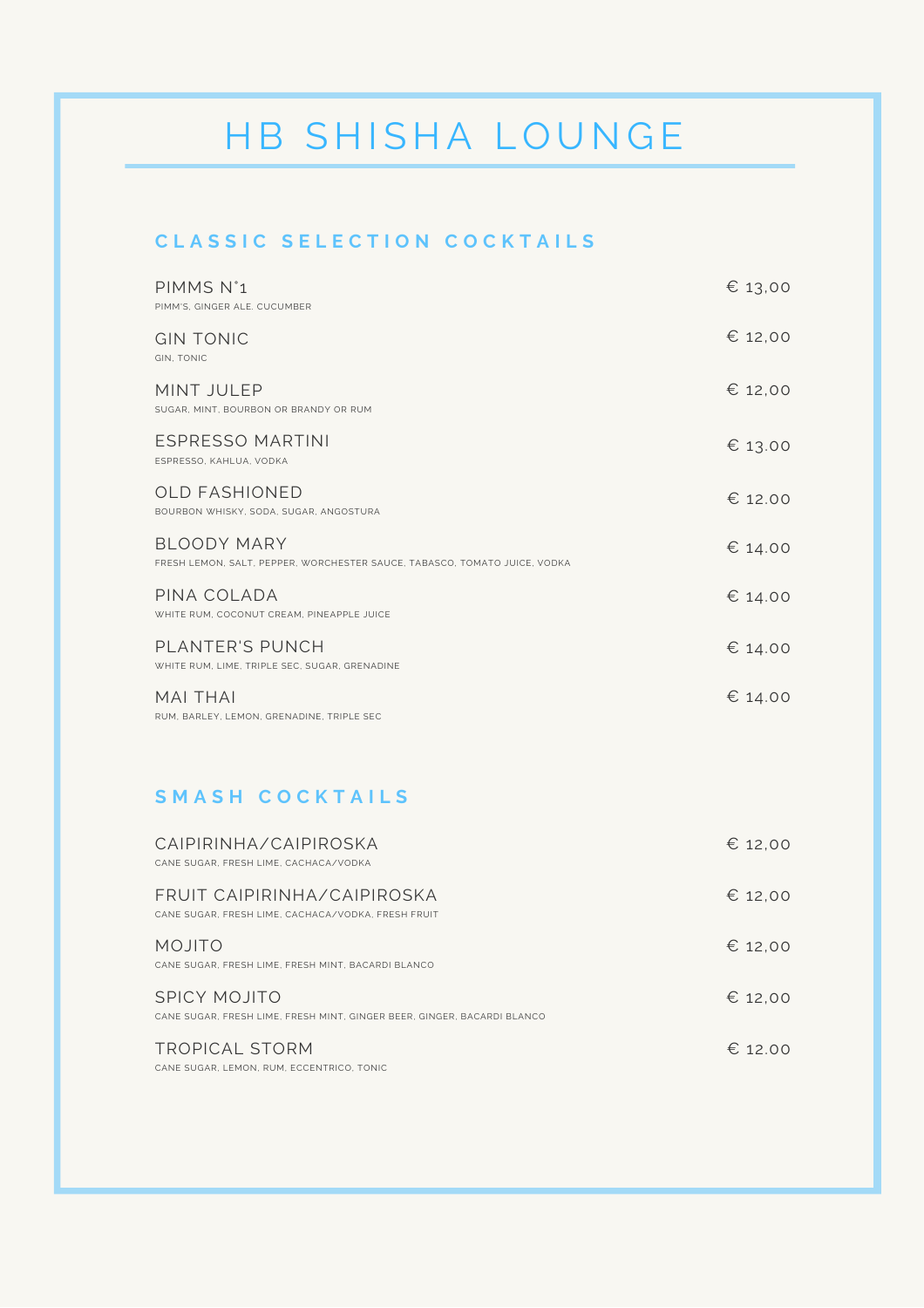### **D I S T I L L A T I**

| <b>VODKA</b>   | GREY GOOSE, BELVEDERE                        | € 12.00            |
|----------------|----------------------------------------------|--------------------|
| GIN            | TANQUERAY, GIN MARE,<br>HENDRICK'S, MONKEY47 | € 12,00<br>€ 15.00 |
| RUM            | BACARDI 8, HAVANA 7<br>ZACAPA GRAN RISERVA   | € 12.00<br>€ 18.00 |
| <b>TEQUILA</b> | JOSE' CUERVO BLANCA E ORO                    | € 12.00            |

#### **W H I S K Y**

| <b>IRISH</b>                        | <b>JAMESON</b>                                  | € 10.00            |
|-------------------------------------|-------------------------------------------------|--------------------|
| <b>SCOTCH BLENDED</b>               | CHIVAS REGAL 12, JOHNNIE<br><b>WALKER BLACK</b> | € 12,00            |
| <b>SCOTCH SINGLE</b><br><b>MALT</b> | OBAN 14, LAGAVULLIN 16<br><b>GLEN GRANT</b>     | € 15.00<br>€ 10.00 |
| <b>RYF</b>                          | CANADIAN CLUB                                   | € 12.00            |
| <b>BOURBON</b>                      | <b>JIM BEAM</b>                                 | € 12.00            |
| <b>TENNESSE</b>                     | <b>JACK DANIEL'S</b>                            | € 12.00            |

### **C O G N A C E B R A N D Y**

| COUVOISEUR VS                 | € 10.00 |
|-------------------------------|---------|
| MARTELL VS                    | € 10.00 |
| CARDENAL MENDOZA FRAN RESERVA | € 13.00 |
| CARI OS I GRAN RESERVA        | € 13.00 |
| VECCHIA ROMAGNA               | € 10.00 |
|                               |         |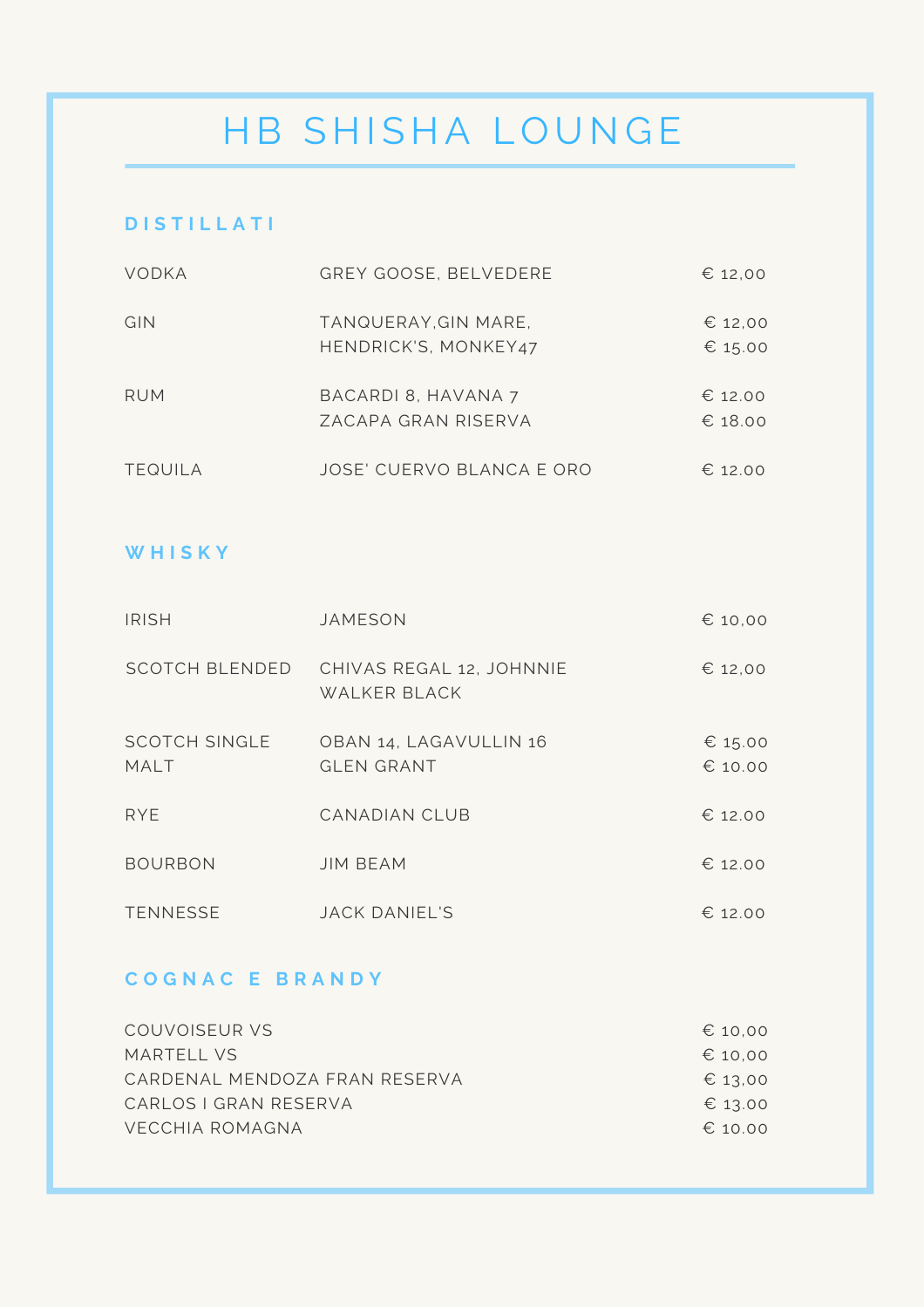## **L I Q U O R I E A M A R I**

| MIRTO ROSSO/BIANCO  | $\epsilon$ 6,00 |
|---------------------|-----------------|
| LIMONCELLO          | € 6,00          |
| FILU E FERRU        | € 6,00          |
| PORTO RUBY          | $\epsilon$ 8.00 |
| SAMBUCA             | € 8.00          |
| COINTREAU           | $\epsilon$ 8.00 |
| BATIDA DE COCO      | $\epsilon$ 8.00 |
| KALHUA              | $\epsilon$ 8.00 |
| DRANBUIE            | $\epsilon$ 8.00 |
| AVERNA              | $\epsilon$ 8.00 |
| RAMAZZOTTI          | $\epsilon$ 8.00 |
| DI SARONNO          | $\epsilon$ 8.00 |
| <b>JEGERMAISTER</b> | $\epsilon$ 8.00 |
| MONTENEGRO          | $\epsilon$ 8.00 |
| AMARO LUCANO        | € 8.00          |
| BRANCAMENTA         | $\epsilon$ 8.00 |

### **B I R R E**

| <b>ICHNUSA</b>            | $\epsilon$ 6,00 |
|---------------------------|-----------------|
| ICHNUSA LEMON             | $\epsilon$ 6,00 |
| NASTRO AZZURRO SARDEGNA   | $\epsilon$ 6,00 |
| HEINEKEN                  | 6.00            |
| CORONA                    | $\epsilon$ 7.00 |
| POZZO 9 ARTIGIANALE ROSSA | $\epsilon$ 9.00 |
| MESSINA                   | € 10.00         |
|                           |                 |